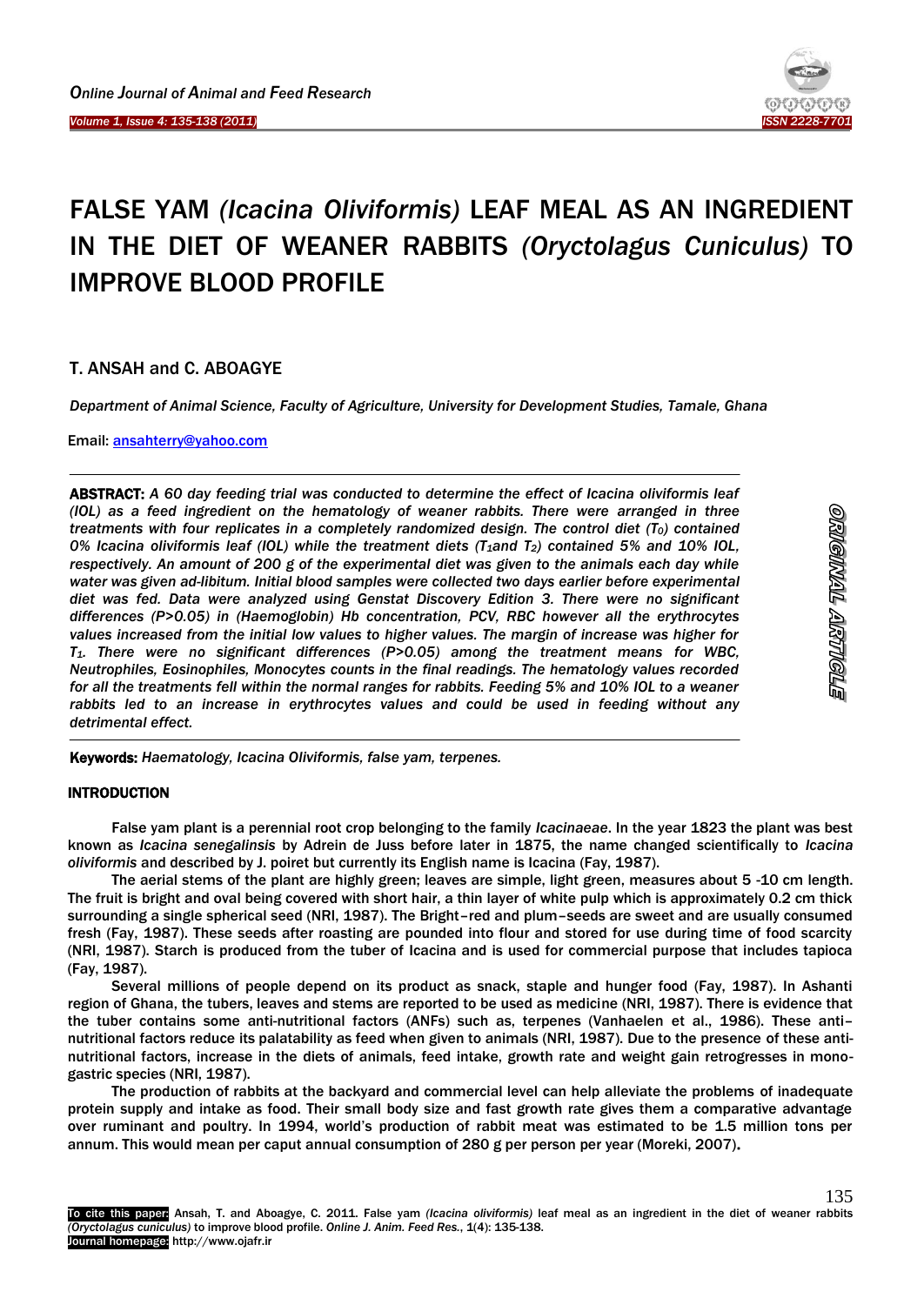The study seeks to investigate the effects of *Icacina oliviformis* leaf meal as an alternative feed ingredient on the haematology of weaner rabbits.

## MATERIALS AND METHODS

#### Study area

The study was carried out at the Livestock unit of the University for Development Studies–Nyankpala campus. Nyankpala is about 18 km west of Tamale in the Tolon–Kumbungu District. It is located in latitude 9° 25´41´´ N and longitude 0°58´42´´W at altitude 183 m above sea level (SARI, 2007). The area is in the Guinea Savanna Zone and characterized by unimodal rainfall pattern. Rains begin in April, rising to a peak in August–September and ending in October or November. Rainfall averages 1060 mm (NAES, 1994). Temperature ranges from as low as 15°C in January when the weather is under the influence of the North East (Harmattan) winds and as high as 42°C around the end of the dry season in March (SARI, 2007).

## Experimental animals and design

Completely Randomized design was used in this experiment. There were three treatments with four replicates each. Twelve weaner rabbits which were about eight weeks old were selected randomly from different does (mothers) and were used for the experiment. The dimension of the hutch was 65 cm  $x$  65 cm with wire mesh flooring. Initial blood samples were collected earlier before experimental diets were fed to the animals. Final blood samples were taken at the end of the experiment for analysis.

## Experimental diets

Three experimental diets were formulated using the trial and error method and fed to the weaner rabbits twice a day. The control diet (T<sub>0</sub>) contained 0% false yam leaf, while the treatment diets T<sub>1</sub> and T<sub>2</sub> contained 5% and 10% IOL respectively. Water was given *ad–libitum.* Table 1 shows the chemical composition and levels of the experimental diet fed to the animals. About 200g of the experimental diet was offered each day.

| Table 1 - Composition of experimental diets (%) |                                                       |                |                |  |  |
|-------------------------------------------------|-------------------------------------------------------|----------------|----------------|--|--|
| Ingredient                                      | Levels of Icacina oliviformis leaf (IOL) in diets (%) |                |                |  |  |
|                                                 | TO (0%)                                               | T1 (5%)        | T2 (10%)       |  |  |
| <b>IOL</b>                                      |                                                       | 5              | 10             |  |  |
| Soyabean meal                                   | 16                                                    | 16             | 16             |  |  |
| <b>Sheanut cake</b>                             | 15                                                    | 15             | 10             |  |  |
| Brewers spent grain                             | 68                                                    | 63             | 63             |  |  |
| <b>Premix</b>                                   | 0.25                                                  | 0.25           | 0.25           |  |  |
| <b>Dicalcium</b>                                | 0.25                                                  | 0.25           | 0.25           |  |  |
| <b>Salt</b>                                     | 0.5                                                   | 0.5            | 0.5            |  |  |
| <b>Chemical Composition (%)</b>                 |                                                       |                |                |  |  |
| Dry matter                                      | $93.2 + 1.9$                                          | $93.4 \pm 0.8$ | $93.2 \pm 2.7$ |  |  |
| Crude protein (DM)                              | $17.3 \pm 13.5$                                       | $16.1 \pm 4.5$ | $16.9 + 1.4$   |  |  |
| Ether Extract (DM)                              | $6.4{\pm}0.5$                                         | $7.2 \pm 0.9$  | $6.5 \pm 0.1$  |  |  |
| Ash (DM)                                        | $9.9 + 1.4$                                           | $9.9 + 0.7$    | $9.9 + 1.4$    |  |  |
| Organic matter                                  | $83.8 \pm 1.9$                                        | $83.4 \pm 0.8$ | $83.2 \pm 2.7$ |  |  |

### Collection and processing of *Icacina oliviformis*

Succulent false yam (*Icacina oliviformis)* leaves were harvested manually from the wild in Nyankpala and sun dried. The dried leaves were milled with hammer grounding mill to a coarse texture. A top pan scale was used to weigh the milled leaves .The processed false yam leaves were bagged and stored for use.

#### Blood sampling and analysis

The blood was collected in the morning between 7:00 am and 9:00 am using the ear–vine procedure (Radostits et al., 1994). The ear was pricked with a needle. A heparinised capillary tube was used to collect the blood to about 75% of its length. The capillary tube was then sealed with sealant and placed in a labeled container for analysis.

The parameters measured were; Haemoglobin (Hb), Packed Cell Volume (PCV), Red Blood Cells (RBC's), White Blood Cells (WBC's) total and White Blood cells differential (Baker and Silverton, 1990)

#### Statistical analysis

Data was analyzed using ANOVA from Genstat Discovery Edition 3. Means were compared using LSD and results presented in Tables.

## RESULTS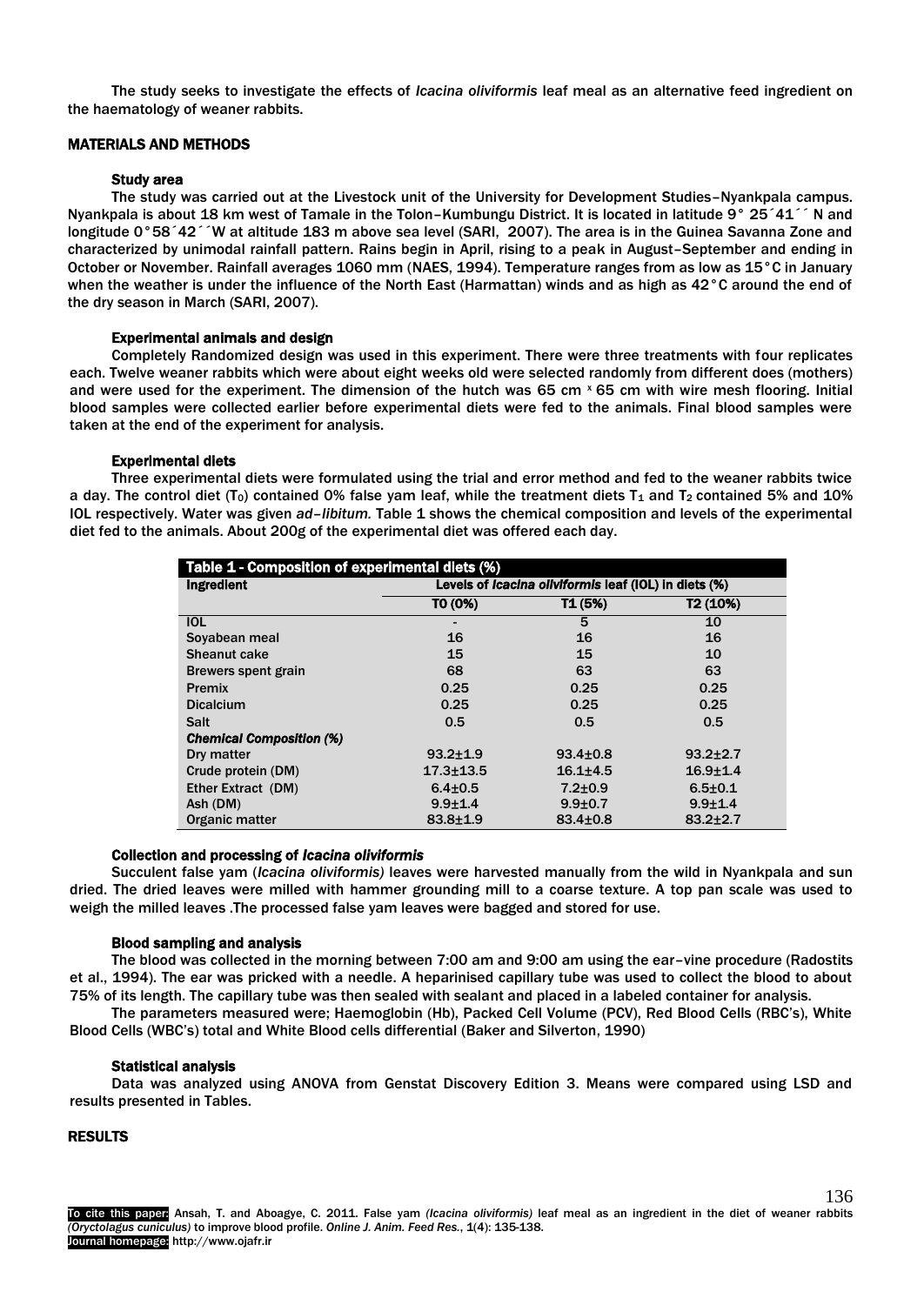Results on the effects of IOL as a feed ingredient on the haematology of weaner rabbits are presented in table 2. Mean values of PCV increased from lower initial values to higher values after the feeding trial. There was no significant difference (P>0.05) among the three treatments in the final recordings. PCV for  $T_1$  increased by (17.4%) representing the highest increase among the three treatments. Generally, mean values for RBC increased from initial lower values to higher values after the feeding trial for all treatments. Mean values among treatments showed no significant difference (P>0.05) in the final RBC counts. RBC in T<sub>1</sub> increased by 2.3 × 10<sup>6</sup>/µl, the highest among the treatments means.

Treatment means showed no significant difference (P>0.05) in the final Hb concentration. T<sub>0</sub>, T<sub>1</sub> and T<sub>2</sub> increased by 1.12  $g/dl$ , 5.85  $g/dl$  and 1.12  $g/dl$  respectively. The final Hb concentration compared favorably with values reported by Njidda et al. (2006).

Mean total WBC values for T<sub>0</sub> decreased by 2.83  $\times$  10<sup>9</sup>L from the initial value of 11.76  $\times$  10<sup>9</sup>Lwhilst T<sub>1</sub> and T<sub>2</sub> had an increase of 2.37  $\times$  10<sup>9</sup>L and 5.37  $\times$  10<sup>9</sup>L, respectively. There was no significant difference (P>0.05) in the final total WBC. The values recorded for total WBC fell within the ranges reported by Archetti et al. (2008) for normal post weaned rabbits. Mean lymphocytes and eosinophiles all increased in  $T_1$  and  $T_2$  compared to  $T_0$ . Neutrophiles decreased by 2.6% in T<sub>0</sub> as compared to 6.1% and 9.7% in T<sub>1</sub> and T<sub>2</sub>, respectively. However there was no significant difference (P>0.05) among the treatments. Basophiles and Monocytes all decreased from an initial higher value to lower values in  $T_1$  and  $T_2$ .

| Table 2 - Initial and final haematological values of weaner rabbits fed varying levels of IOL |                              |                               |                              |            |  |
|-----------------------------------------------------------------------------------------------|------------------------------|-------------------------------|------------------------------|------------|--|
| <b>Parameters</b>                                                                             | To (means ±SD)               | $T_1$ (means $\pm SD$ )       | $T_2$ (means $\pm$ SD)       | <b>SED</b> |  |
| Initial Packed Cell Volume (%)                                                                | 31.40 ±3.71ª                 | $17.32 \pm 4.34$ <sup>b</sup> | 29.62 ±2.17 <sup>a</sup>     | 2.31       |  |
| Final Packed Cell Volume (%)                                                                  | $38.40 \pm 3.21$             | $34.80 + 4.34$                | $32.8 \pm 2.17$              | 3.06       |  |
| Initial Haemoglobin (g/dl)                                                                    | $11.68 \pm 3.20^a$           | $5.77 + 2.48$ <sup>b</sup>    | $9.80 \pm 0.72$ a            | 1.33       |  |
| Final Haemoglobin (g/dl)                                                                      | $12.80 \pm 1.04$             | $11.62 \pm 2.48$              | $10.92 \pm 0.72$             | 1.02       |  |
| Initial Red Blood Cell ( $x$ 10 <sup>6</sup> / $\mu$ I)                                       | $4.10 \pm 0.48$ <sup>a</sup> | $2.23 + 0.99$ <sup>b</sup>    | $4.00 + 0.29a$               | 0.28       |  |
| Final Red Blood Cell ( $x$ 10 <sup>6</sup> / $\mu$ l)                                         | $4.99 \pm 0.42$              | $4.56 + 0.99$                 | $4.28 \pm 0.29$              | 0.41       |  |
| Initial Total White Blood Cell (x 10 <sup>9</sup> l)                                          | $11.76 \pm 2.26$ a           | $5.07 + 3.66$ <sup>b</sup>    | $4.47 \pm 1.07$ <sup>b</sup> | 0.88       |  |
| Final Total White Blood Cell (x 109I)                                                         | $8.93 \pm 2.79$              | $7.44 \pm 3.66$               | $9.84 \pm 1.07$              | 1.73       |  |
| Initial Neutrophiles (%)                                                                      | 36.40 ±5.03 <sup>a</sup>     | 39.30 ±6.34ab                 | 43.70 ±5.34 <sup>b</sup>     | 2.45       |  |
| Final Neutrophiles (%)                                                                        | $33.80 + 3.77$               | 33.20 ±6.34                   | 34.00 ±5.34                  | 3.32       |  |
| Initial Lymphocytes (%)                                                                       | 58.40 ±5.03 <sup>a</sup>     | 56.70 ±5.81ab                 | $52.30 + 5.45$ <sup>b</sup>  | 2.62       |  |
| Final Lymphocytes (%)                                                                         | 48.60 ±5.77 <sup>a</sup>     | 59.40 ±5.81 <sup>b</sup>      | $61.80 + 5.45$               | 3.59       |  |
| Initial Eosinophiles (%)                                                                      | $5.20 \pm 1.79$ a            | $2.33 \pm 0.45$ <sup>b</sup>  | $2.33 + 1.64$                | 1.00       |  |
| Final Eosinophiles (%)                                                                        | 17.80 ±4.80 <sup>a</sup>     | $3.20 \pm 0.45$ <sup>b</sup>  | $4.20 \pm 1.64$              | 1.86       |  |
| Initial Monocytes (%)                                                                         | $0.00 \pm 0.00$ <sup>a</sup> | $1.33 + 0.45$ <sup>b</sup>    | $1.00 \pm 0.00$ a            | 0.47       |  |
| Final Monocytes (%)                                                                           | $0.40 \pm 0.54$              | $0.20 \pm 0.45$               | $0.00 \pm 0.00$              | 0.26       |  |
| Initial Basophiles (%)                                                                        | $0.00 \pm 0.00^a$            | $0.53 + 0.00$ <sup>b</sup>    | $0.27 \pm 0.00$ ab           | 0.24       |  |
| Final Basophiles (%)                                                                          | $0.20 \pm 0.45$              | $0.00 \pm 0.00$               | $0.00 \pm 0.00$              | 0.16       |  |

#### **DISCUSSION**

The inclusion of IOL in the diet led to an increase in the PCV values however the rate of increase decreased with increase in IOL levels in the diet. The decrease with increase in IOL could be attributed to anti-nutritional factors (ATF) that may be present in the IOL. Fay (1987) reported of the presence of terpenes in the tuber and seeds of *Icacina oliviformis*. The final PCV values recorded all fell within the normal range of 33-50% reported by Hillyer (1994).

The lower margin of increase in  $T_2$  is an indication that IOL above 5% inclusion could reduce the RBC counts in rabbits. The RBC values recorded in this study fell within the ranges of  $3.5 \times 10^{12}/16.6 \times 10^{12}/1$  reported by Archetti et al. (2008) for normal post weaned rabbits. Increased RBC's have been associated with high quality dietary protein Hackbath et al. (1983).

High values may conversely mean an increase in the circulation of red blood cells or an increase in plasma volume (Frandson and Spurgeon, 1992). Njidda and Hambagda (2006) indicated that PCV, MCHC and Hb are the most dependable blood indices for assessing the health status of animals. The higher increase in PCV, RBC and Hb values could be attributed to the inclusion of IOL in the diets. Adding IOL to the diet may have improved digestibility making